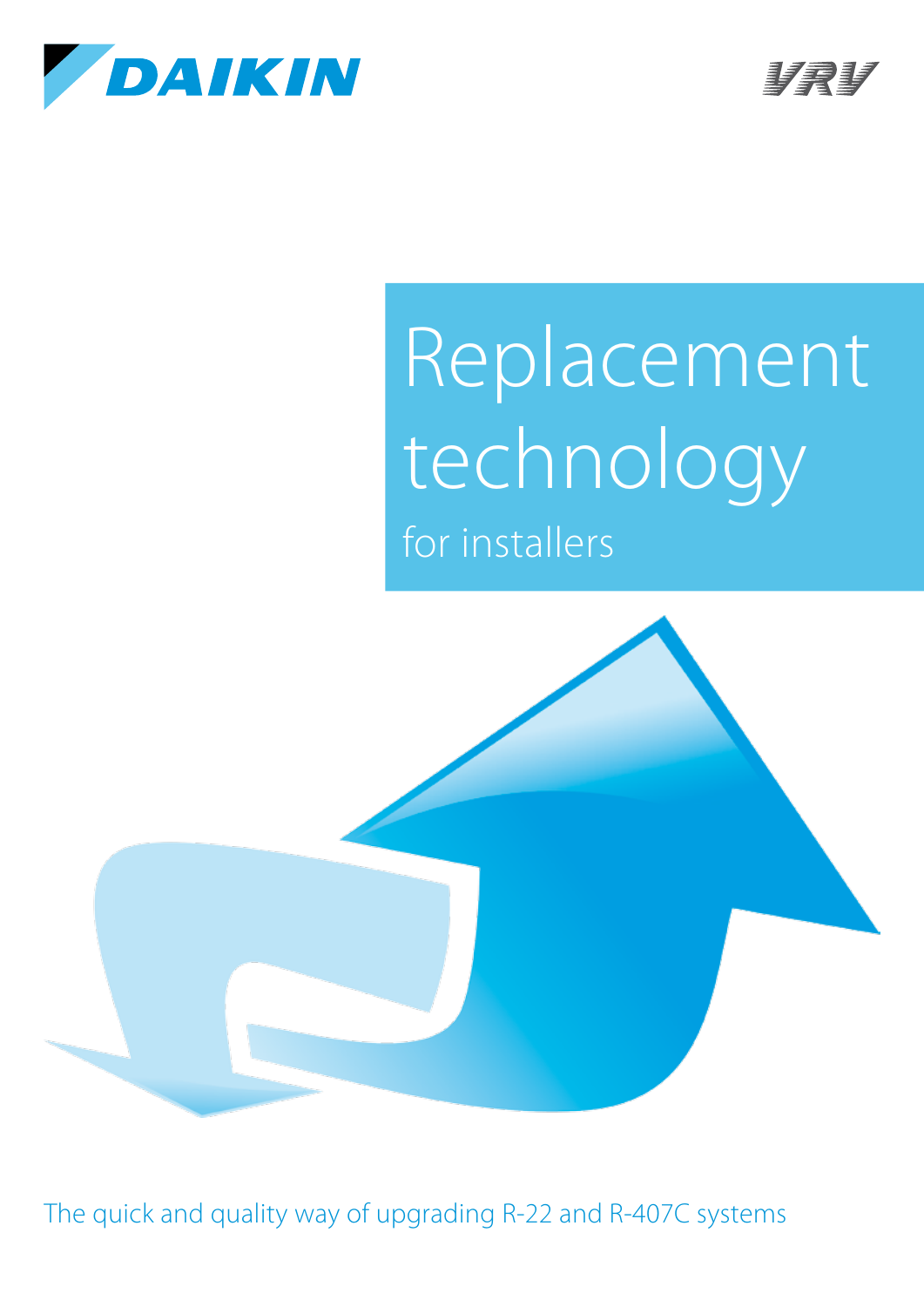## VRV-Q benefits to increase your profit

## Increase your business

### Less installation time

Tackle more projects in less time thanks to faster installation. VRV-Q is more profitable than replacing the full system with new piping.

#### Lower installation costs

Reducing installation costs enables you to offer customers the most cost-effective solution and improve your competitive edge.

#### Replace non-Daikin systems **NON DAIKIN DAIKIN**

It is a trouble-free replacement solution for Daikin systems and for systems made by other manufacturers.

#### Easy as one-two-three

A simple solution: Daikin VRV-Q enables you to handle more projects for more customers in less time and offer them the best price! Everybody gains.

## Compare installation steps

#### Conventional solution

### Recover refrigerant

Remove units

Remove refrigerant pipes

Install new piping and wiring

5 Install new units

6 Leak test

7 Vacuum drying

8 Refrigerant charging

9 Collect contamination

10 Test operation

#### VRV-Q

- Recover refrigerant
- 2 Remove units

Re-use existing piping and wiring

- 3 Install new units
- 4 Leak test
- 5 Vacuum drying
- 6 Automatic refrigerant charging, cleaning and testing



## Automatic pipe cleaning

There is no need to clean inside piping as this is handled automatically by the VRV-Q unit. Finally the test operation is performed automatically to save time.

## Automatic refrigerant charge

The unique automatic refrigerant charge eliminates the need to calculate refrigerant volume and ensures that the system will operate perfectly. Not knowing the exact piping lengths because of changes or mistakes in case you didn't do the original installation or replacing a competitor installation no longer poses a problem.





**One touch convenience:** › Measure and charge

- refrigerant
- › Automatic pipe cleaning
- › Test operation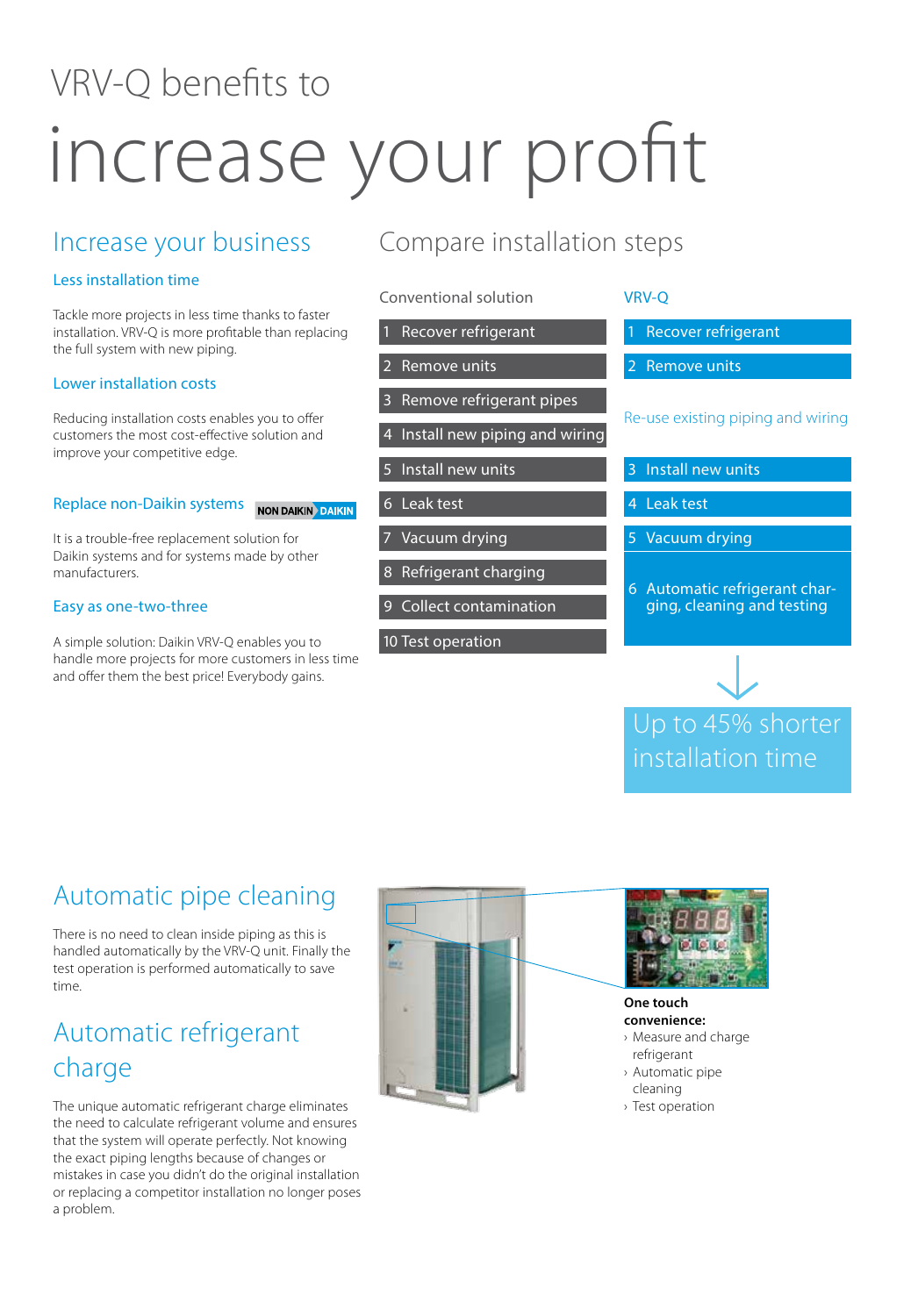## The quick and quality way to upgrade R-22 and R-407C systems

## The Daikin cost effective upgrade solution



#### Your copper pipes will last for multiple generations

- 
- › Japan/China have replaced with VRV Q-series already 10 years ago!

#### **Umeda Center Building, Japan**

- 
- 
- › capacity up from 1620HP to 2322HP
- 

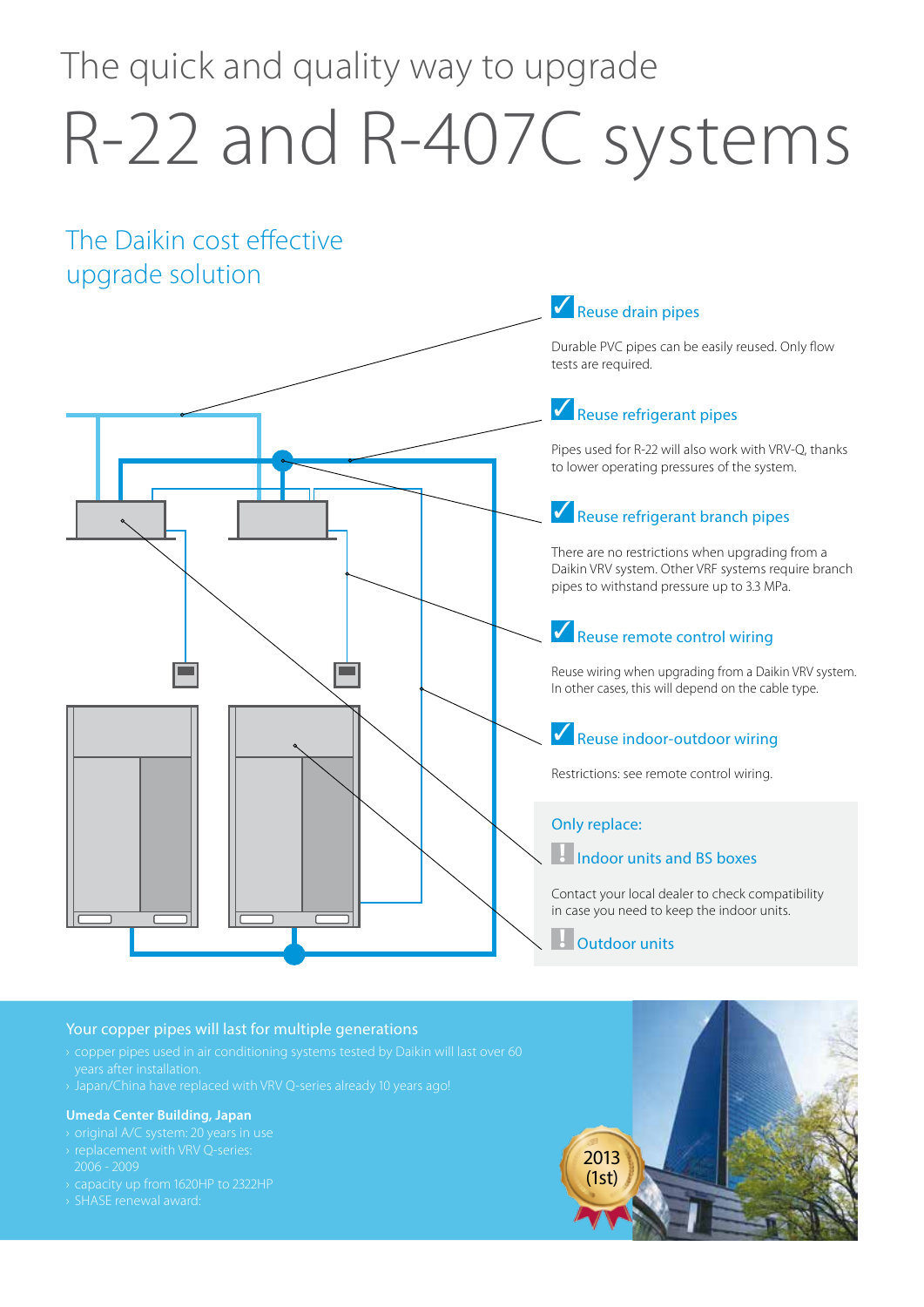# Success stories

## with VRV-Q

## Palace of Westminster, United Kingdom

#### **Why VRV-Q?**

"VRV-Q offers a replacement option with the unique ability to reduce operating pressures of R-410A down to R-22 levels, keeping the R-410A performance."

**Mick Langford (All Seasons Climate Control, Daikin D1 dealer)**

- › More than 35% energy savings
- › Over 6 tonnes less CO₂ per year
- › Year of installation: 2012
- › Installed units: 3 VRV-Q outdoor units, 13 indoor units
- › Replacement of competitor system



## Torre Serenissima office tower, Italy

#### **Why VRV-Q?**

"The complete replacement of the 17-years-old R-22 system resulted in only a half-day of missed work for employees. The improved control of the air flow by the user significantly enhanced comfort, while reducing energy consumption by 25%."

**Maurizio Casarola (Property Manager)**

- › 25% energy savings
- › Year of installation: 2013
- › Installed units: 39 VRV-Q outdoor units,
- 250 indoor units, 35 VAM 500, 4 intelligent Touch Controllers
- › Full installation done during weekends

## Hotel Le Pigionnet, France

#### **Why VRV-Q?**

Refurbishment of the existing VRV system of a luxury 5 star hotel to anticipate R-22 phase out, while preserving interior decoration.

- › Year of installation: 2011
- › Installed units: 8 VRV-Q outdoor units, 36 indoor units



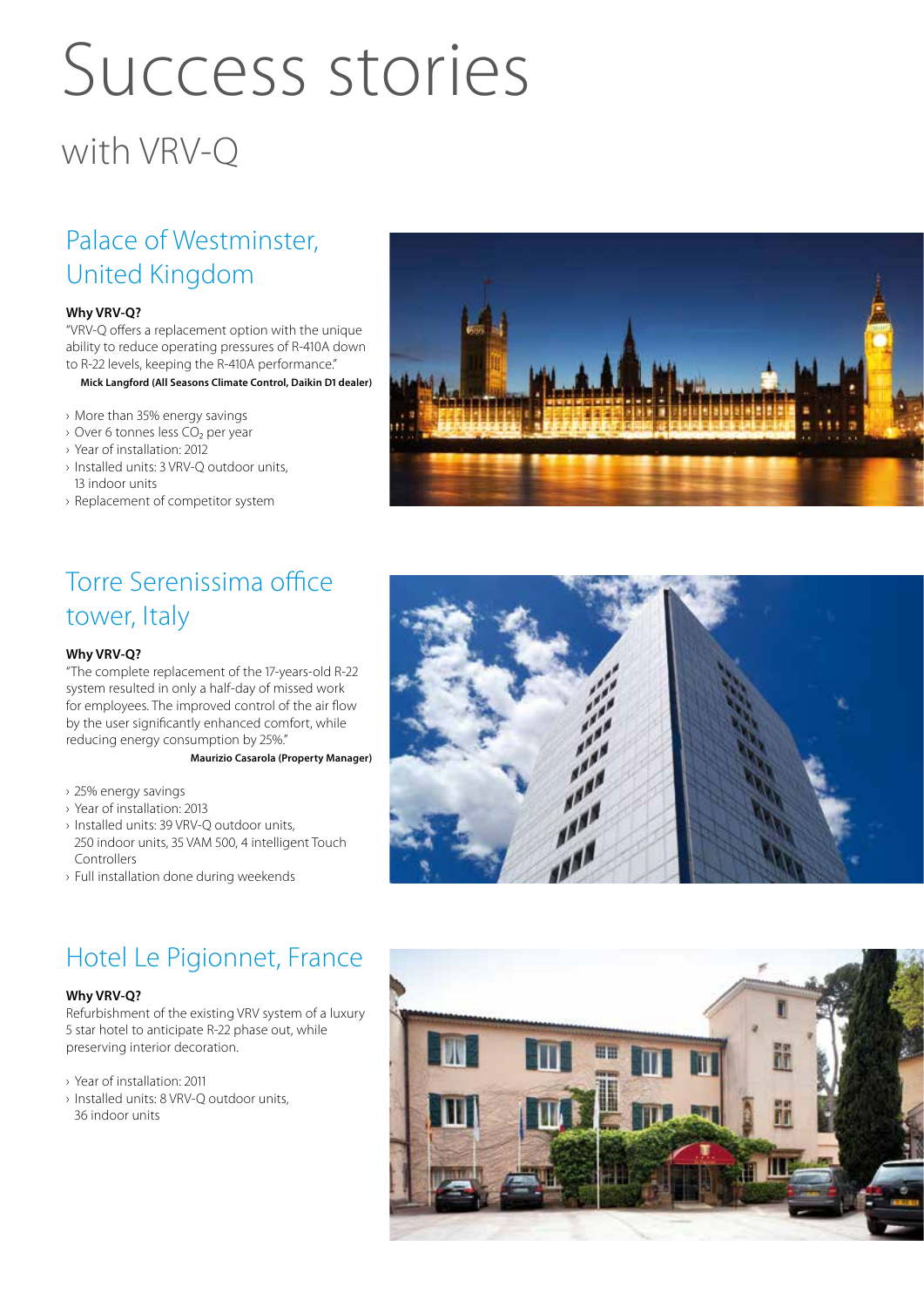## These benefits will convince your customer

## Drastically improve your efficiency, comfort and reliability

### Always operational

#### Avoid loss of business

Replacing old units that risk to break down now prevents unplanned, lengthy downtime of air conditioning systems. It also avoids loss of business for shops, complaints from guests in hotels, lower working efficiency and loss of tenants in offices.

#### Quick and easy installation

There is no interruption of daily business while replacing the system thanks to phased-in, fast installation.

## A reliable, high-quality solution

Customers can cost effectively replace systems from other manufacturers with highly-efficient and flexible Daikin VRV technology, featuring higher quality, enhanced comfort and superior indoor units.





› 360° air discharge

› Optional presence sensor and floor sensor

› Optional auto cleaning filter

#### Smaller footprint, more performance

Thanks to a smaller footprint, Daikin outdoor units

save space. Also, more indoor units can be connected to the new outdoor unit compared to the old system, allowing to increase capacity.

#### Improved efficiency

EU Directives prohibit system repairs with R-22 after January 1st, 2015. Delaying the required R-22 replacement until an unplanned system breakdown is a losing game. Replacement day will come. Installing a technically advanced system lowers energy consumption and maintenance costs from day one.



### **! Planning your replacement in future? Monitor your system now!**

Your building use might have changed over the years. Monitoring and Daikin expert advice investment cost of your new system.

## A cost effective decision

#### Less investment

System upgrades cost less, because only the outdoor and indoor units need to be replaced. This is also the easiest and fastest way to comply with EPDB regulations for buildings.

#### Environment protection

Improved efficiency saves energy and lowers CO<sub>2</sub> emissions.

| EER/COP           | <b>SHP</b>  | <b>10HP</b> |
|-------------------|-------------|-------------|
| RXYQQ-T (R-410A)  | 4.30 / 4.54 | 3.84 / 4.45 |
| RSXYP-L7 (R-407C) | 3.10 / 3.14 | 3.10 / 3.10 |
| RSXY-KA7 (R-22)   | 2.37/2.95   | 2.37/3.00   |